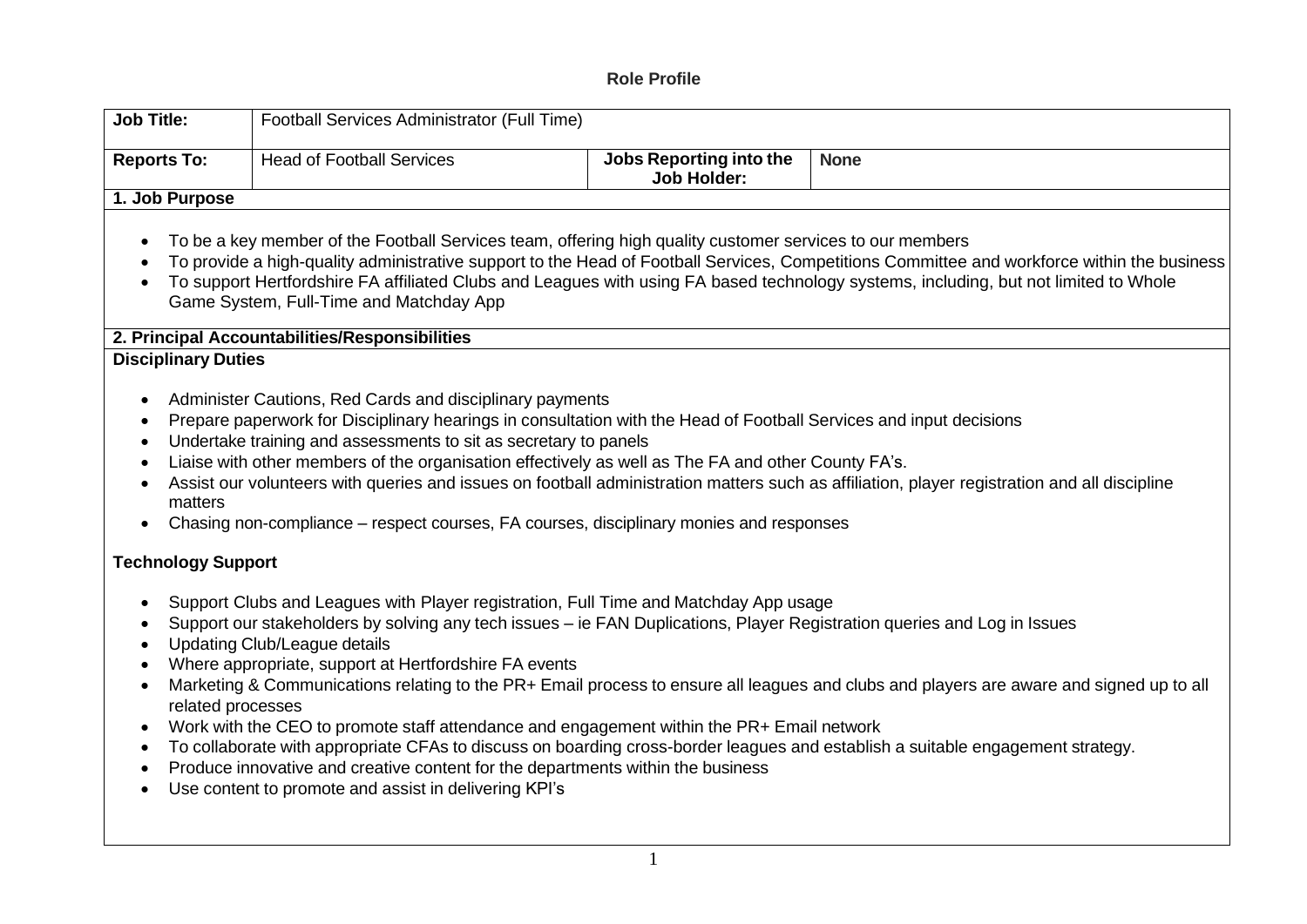## **Sanctions and affiliations**

• To support the renewal process for the sanction and affiliation of Leagues, Competitions, Clubs and Tournaments. As well as registration of players.

## **County Cup Competitions**

- Assist the competitions committee to administer HFA County Cups
- Assist with Cup Final preparations
- Work with the competitions committee to continually improve competitions and ensure a high level of service is delivered

## **General**

- Understand your role in the safeguarding of children and adults at risk, offering appropriate advice and guidance as required.
- Represent the Association at relevant local, regional and national meetings and conferences, where appropriate
- Undertake any other duties reasonable requested by your line manager or Company
- Evening and weekend work may be required to meet the needs of grassroots football's volunteers and to successfully deliver your role

| 3. Knowledge/Experience/Technical Skills/Behaviours                                                                                                                                                                                             |                                                                                                                               |                                                                                                                                                                   |  |  |  |
|-------------------------------------------------------------------------------------------------------------------------------------------------------------------------------------------------------------------------------------------------|-------------------------------------------------------------------------------------------------------------------------------|-------------------------------------------------------------------------------------------------------------------------------------------------------------------|--|--|--|
| a) Knowledge/Experience/Technical Skills                                                                                                                                                                                                        |                                                                                                                               |                                                                                                                                                                   |  |  |  |
|                                                                                                                                                                                                                                                 | <b>Essential:-</b>                                                                                                            | <b>Desirable:-</b>                                                                                                                                                |  |  |  |
| strategy<br>Experience of using Office 365 including Word, Excel,<br>PowerPoint, Teams and other IT systems<br>Demonstration of equality in action<br>Excellent time management<br>Effective communication skills<br><b>Effective IT skills</b> | Ability to work with team members and customers to support the<br>delivery of the Running the Game section of the County FA's | Experience in an administration role<br>Knowledge/experience of grassroots football<br>Administration qualification<br>Knowledge of FA IT systems<br>Use Power BI |  |  |  |